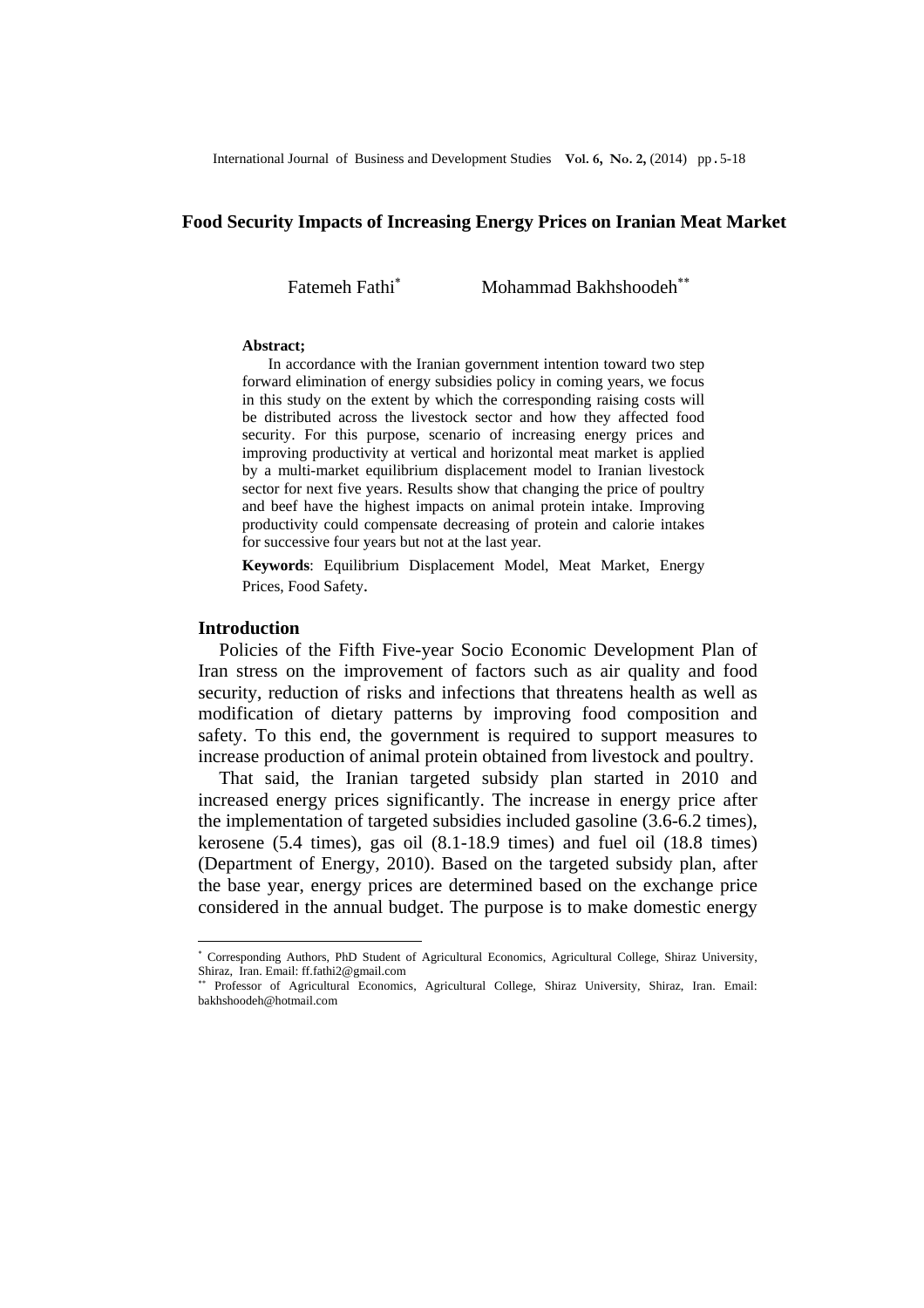prices close or equal to world energy prices that is believed to be achieved at a 5 year period.

Implication of second phase of elimination of energy subsidy has started at 2013. The Prices per liter of gasoline increased from 4000 to 7000 Rials, gas oil from 1500 to 2500 Rials, kerosene from 1000 to 1500 Rials, liquid gas from 1800 to 2100 Rials and gas from 1500 to 3000 Rials.

Among the production units, energy consumption share of livestock and poultry industry in the agricultural sector is more than 40 % of the sector (Department of Energy, 2010). The real prices of energy implemented as required by the plan have changed the production costs which in turn have changed the final costs of meat production and supply. This has led to variation in meat prices and substitution of meat types in dietary patterns that can affect food security in families.

In terms of supply of animal protein, meat has an important role in nutrition and a major share in family food expenditure so that the willingness to consume it has been obvious in the country's consumer culture. On the other hand, according to international standards, every individual needs 70 grams of protein a day (for average body weight of 70 kg). About one-quarter of this amount (25 g) should be animal protein (Safavi, 2001 and Najafi and Shooshtarian, 2004). The highest proportion of animal protein and calorie intake belongs to red meat and poultry meat (Fathi and Bakhshoodeh, 2010). With implementing the second phase of targeted subsidy plan, it is important to get familiar with the effects of this policy on the livestock and poultry industry. Changes in livestock prices due to increased production and transport costs have increased the consumer price and have led to changes in the intake of animal protein and calories. With the introduction of this plan and recognition of its requirement in the country, there has been a need to investigate the effects of increasing energy prices on the livestock and poultry industries and to quantify the effects of these policies. This study is an attempt to investigate the effects of increase in energy prices on beef, sheep and poultry meat prices including on farm and retail prices under various scenarios, the amount of demand and supply and ultimately the effects on food security in Iran.

Technically, sheep and beef producing are resistant to temperature changes so increasing energy prices didn't have affect them directly, but poultry producer showed greater response on temperature changes.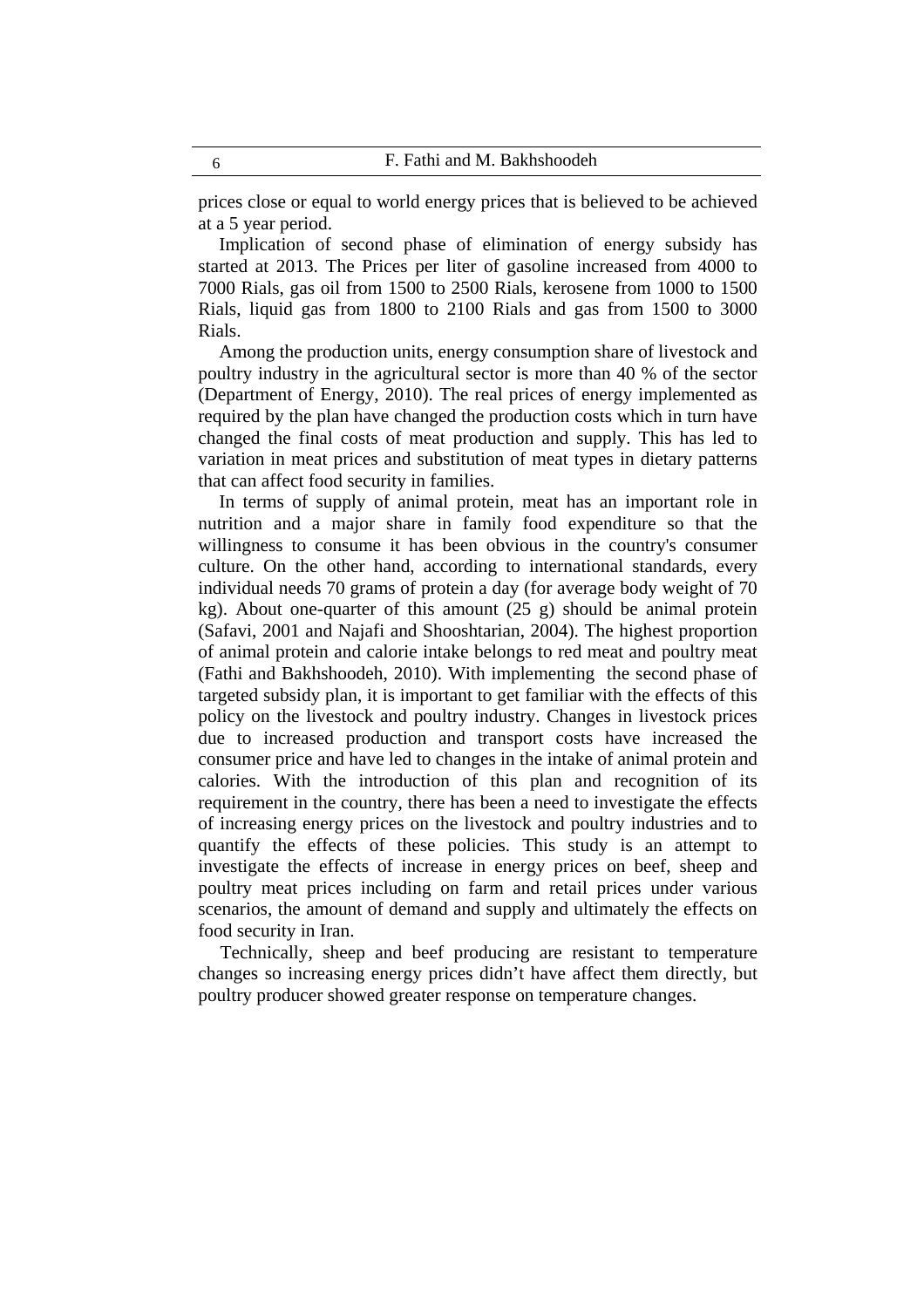|  | Food Security Impacts of Increasing Energy Prices on |  |
|--|------------------------------------------------------|--|
|  |                                                      |  |

According to energy optimization company reports approximately 2500 out of the 14356 poultry producers in Iran are equipped by four systems at first phase of abolishing energy subsidies. These systems include isolation, trim heating system, ventilation systems and intelligent control system.

Although energy consumptions decrease by the equipped firms, they could increase chicken in each area by utilizing better breeds of chickens, vaccine and drug administration and suitable poultry nutrition. By implication of second phase of abolishing energy subsidies, the remaining producers are expected to react and to offset increasing costs by improving their productivities. For this, poultry firms presumably react as the same way as the first phase of abolishing energy subsidies.

Many studies have been carried out on goods subsidy and its impact on food security and include Bakhshoodeh and Abdeshahi (2003), Dini Torkamani (2005), Farajzadeh. and Najafi (2004), Najafi and Shooshtarian (2004), Heydari et al., (2007), Jafari Sani (2006), Goodarzi et al. (2007) and Majaver Hosseini (2007). In these studies, calorie intake from food has been introduced as food security index. It seems that there is a gap calling for other indices, especially family protein intake index. Muth (1964) used the EDM model for policy analysis by determining the elasticity of demand for production factors and supply function for an industry with one product and two inputs. Gardner (1975) expanded the model to a competitive industry and Piggott (1992) completed it. Analysis of different policies which generate exogenous shocks in different markets has been carried out by Zhao et al., (2000), Hill et al., (2001), Lusk and Anderson (2004), Balagtas and Kim (2007), Jones (2010) and Okrent and Alston (2012).

In the present study, food security is analyzed as affected by elimination of energy subsidies using Equilibrium Displacement Model (EDM) (relationship between vertical and horizontal markets) for meat products in Iranian to investigate direct effects of the policy on changes in supply and reactions of producers by improving productivity at different levels. Changes in family nutrition as well as the indirect effects were measured.

### **Materials and Methods**

Equilibrium displacement models (EDMs) are used in applied economic and allow the researchers to focus on results of various supply and demand shifters. To determine the effects of abolishing energy subsidies on meat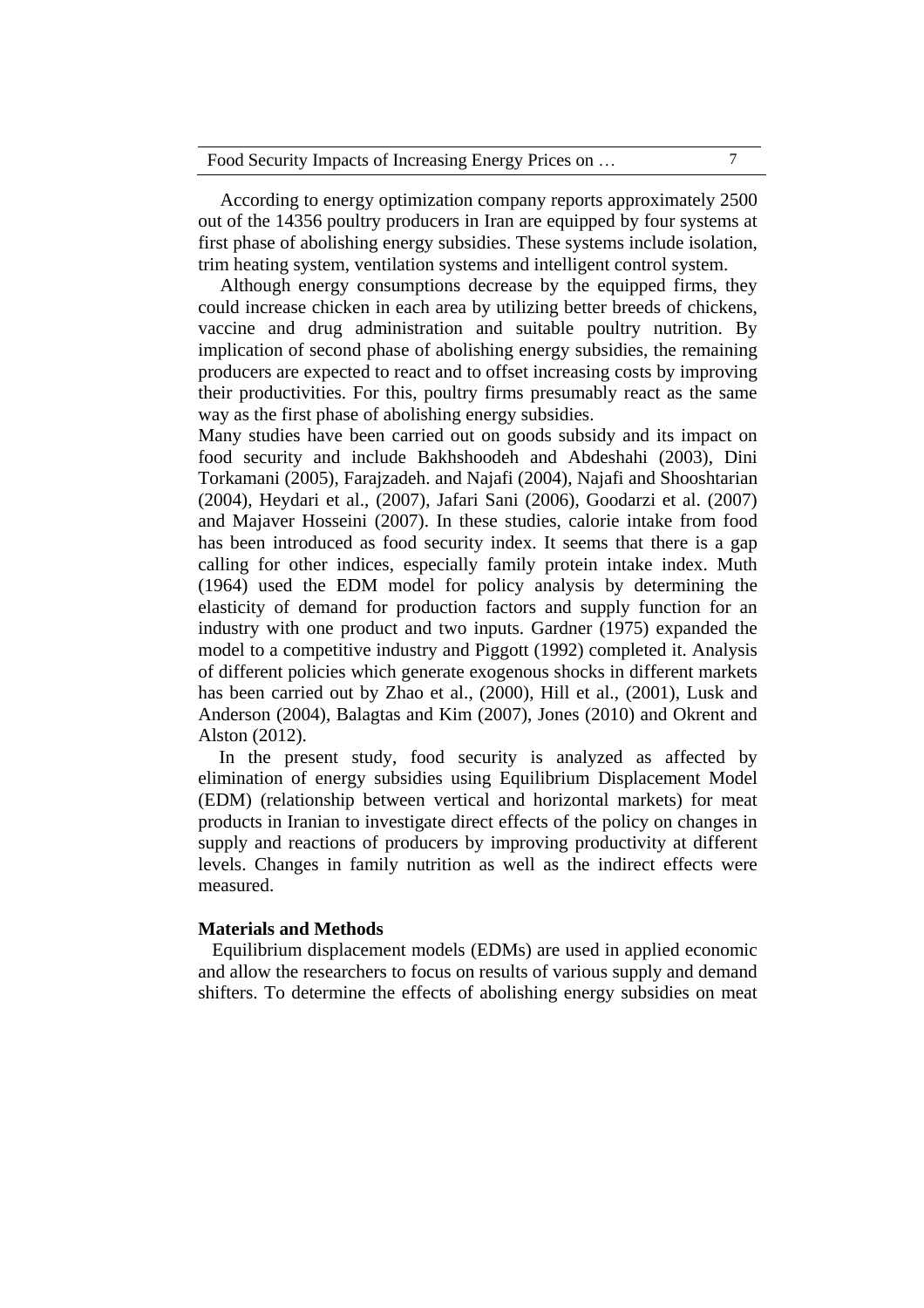8 F. Fathi and M. Bakhshoodeh

producers and consumers, the model in this study comprises horizontally linked beef, sheep, and poultry demands at the retail level (R) as well as vertical linkages between the farm (F) and retail sectors. The model permits demand and supply by elasticity and proportional form in (1)-(12) equations. Where the subscripts B, P, and C denote beef, poultry and sheep, respectively. Equations (1)-(3) are demand equations in elasticity form for beef, poultry and sheep, respectively. Equations (4)-(6) are markup equations for each meat (or inverse retail supply curves); equations (7)- (9) represent derived demand for beef, poultry and sheep, respectively, and equations (10)-(12) are farm-level inverse supply curves for beef, poultry and sheep, respectively.

The terms  $\hat{Q}_P^R$ ,  $\hat{Q}_B^R$ ,  $\hat{Q}_C^R$  denote percentage changes in quantity and  $\hat{P}_P^R$ ,  $\hat{P}_{B}^{R}$ ,  $\hat{P}_{C}^{R}$ , percentage changes in price of poultry, beef and sheep meats respectively in retail market level, (i.e.  $d \ln(Q) \approx dQ/Q = \hat{Q}$ ).  $\hat{Q}_P^F$ ,  $\hat{Q}_B^F$ ,  $\hat{Q}_c^F$  percentage changes in quantity and  $\hat{P}_P^F$ ,  $\hat{P}_B^F$ ,  $\hat{P}_C^F$  percentage changes in price of denote, poultry, beef and sheep meats respectively in farm market level. In equations (1)-(3)  $\eta_{ij}$  is demand elasticities, S<sub>i</sub> is the

farmers' share of the retail in Rials and is defined as  $S_i = \frac{\sum_i \mathbf{r}_i}{R \cap R}$ *i R i F i F*  $i = \frac{Q_i I_i}{P_i R Q}$  $S_i = \frac{Q_i^F P_i^F}{R_i^B R_i^B}$  (i=B, P

and C). In equations (7)-(9)  $\sigma$  is the elasticity of substitution between meat i (i=B, P and C) and marketing inputs and  $\varepsilon$  is the supply elasticity at farm level. Exogenous shocks to the system of equations are given by  $\delta_i$  and  $\kappa_i$  where  $\delta_i$  represents the percentage change in the initial equilibrium price for meat i due to an exogenous demand shift. In this study,  $\delta_i$  is zero because the other conditions are assumed to be fixed.  $\kappa_i$ represent exogenous shocks, expressed in percentage terms, to farm supply. These parameters are negative because increasing cost occurs by abolishing energy subsidies and also positive by improving productivity of poultry production sector because its cost of production reduces.

Improved productivity of poultry production is modeled as reducing cost of production in the relevant sectors. This can be seen as an outward or downward supply shift.

The exogenous shifters examined are improved productivity and increasing energy prices in Iranian meat market measures. The relationships among changes in all endogenous variables due to exogenous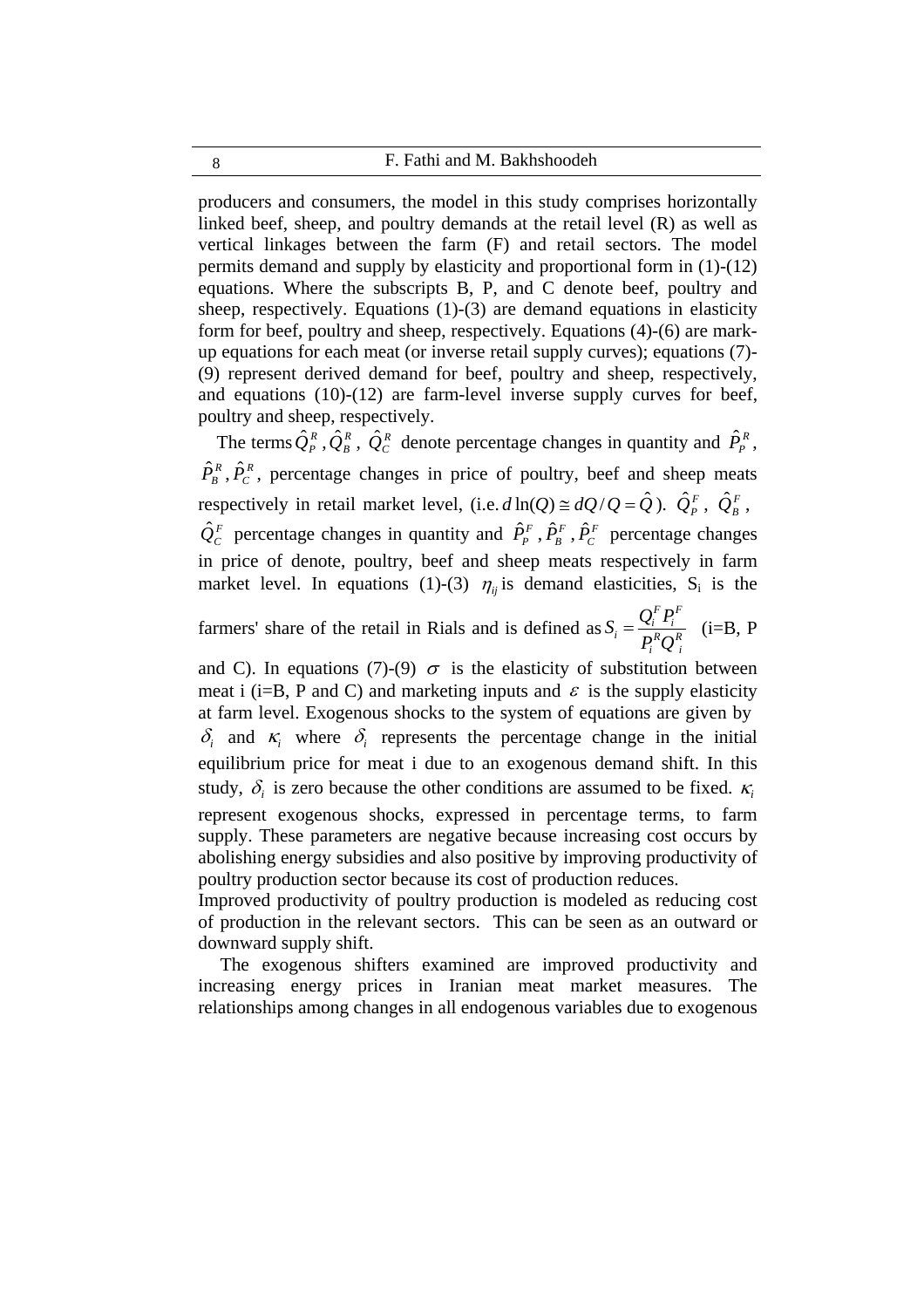shifters can be derived by totally differentiating the system of equations at the initial equilibrium points. Changes in prices and quantities in all markets due to this exogenous shift are estimated, and consequent changes in food safety are presented.

$$
\hat{Q}_{B}^{R} = \eta_{BB} (\hat{P}_{B}^{R} - \delta_{B}) + \eta_{BP} (\hat{P}_{P}^{R} - \delta_{P}) + \eta_{BC} (\hat{P}_{C}^{R} - \delta_{C})
$$
\n(1)

$$
\hat{Q}_P^R = \eta_{PB}(\hat{P}_B^R - \delta_B) + \eta_{PP}(\hat{P}_P^R - \delta_P) + \eta_{PC}(\hat{P}_C^R - \delta_C)
$$
\n(2)

$$
\hat{Q}_C^R = \eta_{CB}(\hat{P}_B^R - \delta_B) + \eta_{CP}(\hat{P}_P^R - \delta_P) + \eta_{CC}(\hat{P}_C^R - \delta_C)
$$
\n<sup>(3)</sup>

$$
\hat{P}_B^R = S_B \hat{P}_B^F \tag{4}
$$

$$
\hat{P}_P^R = S_P \hat{P}_P^F \tag{5}
$$

$$
\hat{P}_C^R = S_C \hat{P}_C^F \tag{6}
$$

$$
\hat{Q}_{B}^{F} = -(1 - S_B)\sigma_B \hat{P}_{B}^{F} - \sigma_B \gamma_B + \hat{Q}_{B}^{R}
$$
\n(7)

$$
\hat{Q}_P^F = -(1 - S_P)\sigma_P \hat{P}_P^F - \sigma_P \gamma_P + \hat{Q}_P^R
$$
\n(8)

$$
\hat{Q}_C^F = -(1 - S_C)\sigma_C \hat{P}_C^F - \sigma_C \gamma_C + \hat{Q}_C^R
$$
\n
$$
\hat{Q}_C^F = -\frac{1}{2} \left( \hat{Q}_C \hat{P}_C - \hat{Q}_C \hat{P}_C \right)
$$
\n(9)

$$
\hat{P}_B^F = (\frac{1}{\varepsilon_B})\hat{Q}_B^F - \kappa_B
$$
\n(10)

$$
\hat{P}_P^F = (\frac{1}{\mathcal{E}_P})\hat{Q}_P^F - \kappa_P
$$
\n(11)

$$
\hat{P}_C^F = (\frac{1}{\varepsilon_C})\hat{Q}_C^F - \kappa_C
$$
\n(12)

All sectors in this study are characterized by perfect competition as shown by Hosseni et al. (2008) for beef and sheep markets at farm and retail levels and by Hosseni and Permeh, (2010) for poultry market at farm and retail levels. Therefore, the shocks  $\kappa_i$  in the model is to be total abolishing of energy subsidies cost as a percent of average total production value. In the long-run competitive equilibrium, a change in the cost per unit produced is approximately equal to the change in marginal cost. The change in marginal cost  $\kappa_i$  is:

$$
\kappa_i = \frac{C_i \overline{Q}_i}{P_i^F \overline{Q}_i} = \frac{C_i}{P_i^F} \qquad i = B, P \text{ and } C \qquad (13)
$$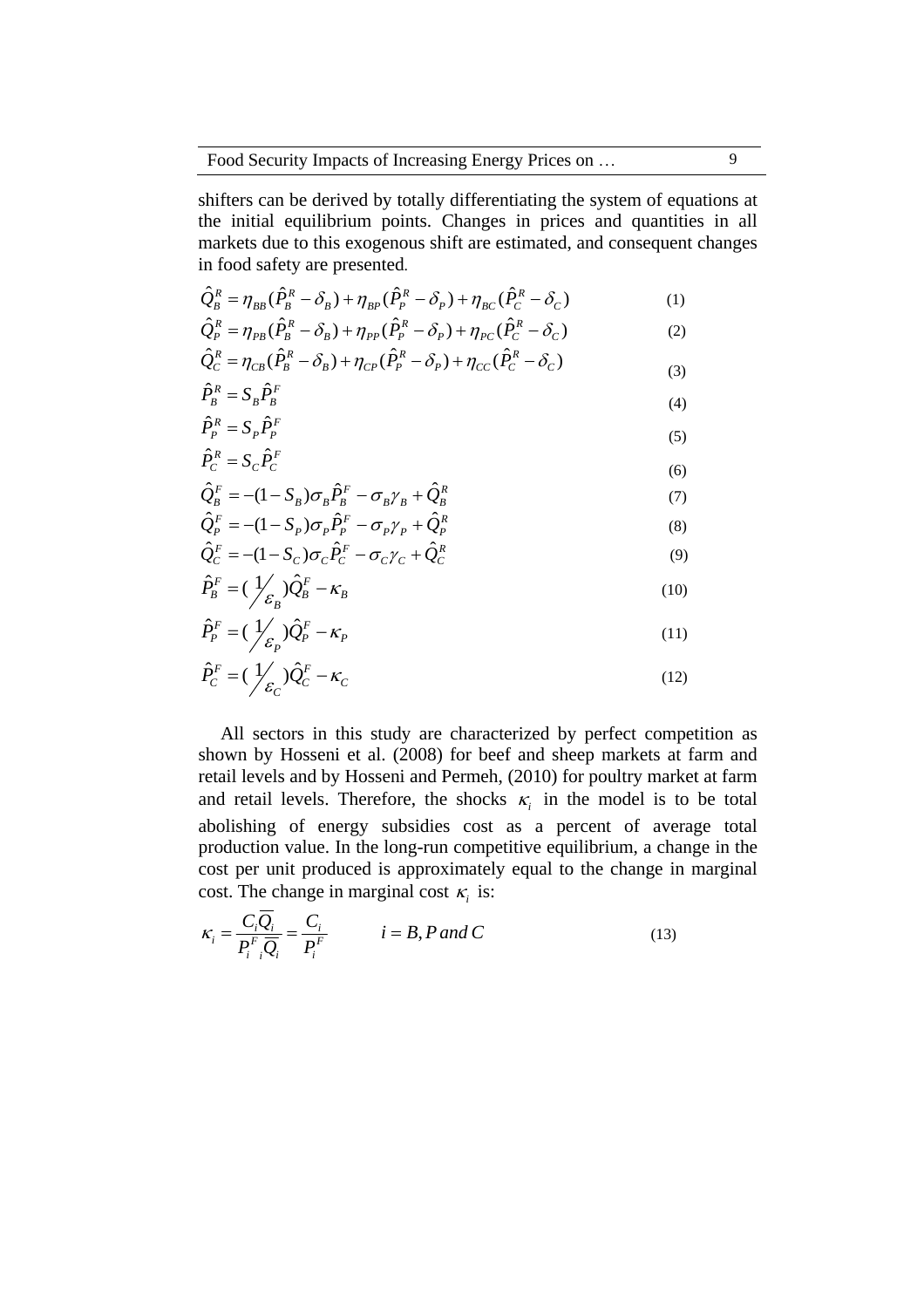In equation (13),  $\overline{Q}_i$  is average quantity produced by poultry, beef and sheep. The rising energy prices have been stated in the introduction of this study. Approximately, a period of five years is needed to close domestic price to the world prices.

Scenarios for energy price rise are created following five steps as the same as first phase of abolishing energy subsidy. At first year, according to what has been mentioned above, increase is created in the prices of energy carriers. After this step and change in balance, second year is considered as the second stage. Up to this point we have about 30 % of farm poultry equipped. This process continues up to the fifth year.

In this study, to calculate the effect of improving productivity, it was necessary to calculate the cost reduction in poultry production resulting from improved productivity as the same as poultry producers in the first phase of implementing the policy. For this, reaction of producers assumed as the same as the first phase, that is each year 2500 poultry farm equipped by four systems.

The structural model of demand and supply relationships for the Iran meat market and source of them are presented in Table 1 at appendix.

Implication of abolishing energy subsidies cases change of retail meat prices. This has led to variation in meat prices and substitution of meat types in dietary patterns that can affect food security. Price elasticity of protein and calories for each type of meat is given by equation (14). In this equation,  $S_i$  is proportion of jth meat in protein and calories,  $e_{ii}$  is price elasticity of jth meat with respect to the ith meat:

 $e_{Mi} = \left(\frac{\partial Q_{Mi}}{\partial P_i}\right) \left(P_i / Q_{Mi}\right) = \sum_j s_j e_{ji}$   $i = B, P \text{ and } C \quad M = \text{Calories}$ Protein (14)

Quantity percentage changes of protein and calories at result of abolishing energy subsidies is (Laraki, 1989):

$$
\frac{dQ_M}{Q_M} = \sum_i e_{Mi} \left( dP_i^R / P_i^R \right) = \sum_i e_{Mi} \hat{P}_i^R \quad i = B, PandC \qquad M = CaloriesProtein \quad (15)
$$

In equation (15),  $\hat{P}_i^R$  is price percentage changes resulting from the EDM. Income elasticity of protein and calories  $(\mu_M)$  are defined at equation 16. In this equation,  $\mu_i$  is the meat income elasticity:

$$
\mu_M = \sum_{i=1}^n \mu_i s_i \qquad i = B, P \text{ and } C \qquad M = \text{Calories, Protein} \tag{16}
$$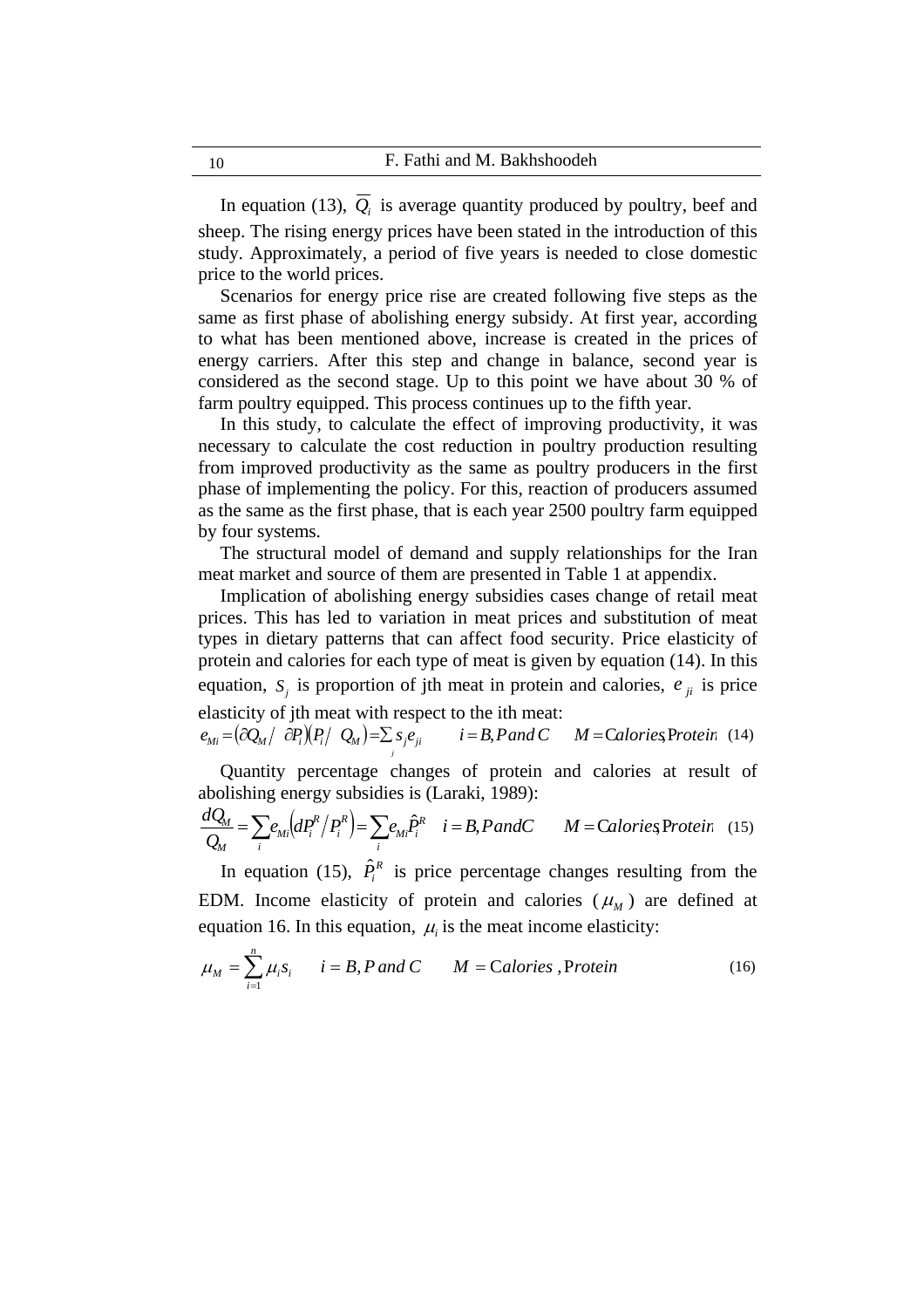| Food Security Impacts of Increasing Energy Prices on |  |
|------------------------------------------------------|--|
|------------------------------------------------------|--|

### **Results**

To examine the effects of energy price increase, the changes in the marginal cost and the shock on supply function were calculated and presented at Table 1.

**Table l: Annual cost and production value by sheep, beef and poultry productions** 

|                                           | sheep    | beef     | poultry    |
|-------------------------------------------|----------|----------|------------|
| Total of energy cost (million rails)      | 8596     | 119.89   | 2264683.45 |
| Total production (tone)                   | 318800   | 171000   | 1907194    |
| Value of sales (million rails)            | 6570.787 | 8168.499 | 4353       |
| Energy cost as percent of producers sales |          | 1.5      | 5.2        |

Different scenarios were defined for changes in fuel costs of the units relative to production value in the base year and the shock on the supply function was calculated. According to results of this table, energy consumption has no significant effect on sheep production in Iran. To explain this, we can say that herds of small ruminants in Iran are bred by farmers in villages and by nomads. In both cases, pastures are used to feed them; therefore, no energy is required compared to production of poultry, which requires considerable energy consumption (Kamalzadeh et al., 2008). In raising poultry production which has a share of about 40 % of energy use in the agriculture sector, share of energy in sales value is approximately equal to 5.2 percent.

The case of increase in productivity that offset reduction in supply caused by abolishing energy subsidies was also considered in scenarios of energy price increase. Results of prices and quantity changes showed at table 2.

Although energy price increase has the highest effect on poultry market in terms of increase in marginal cost, in the 2015, the price and quantity show more variation in beef and sheep market, because an increase in poultry quantity leads to substitution with beef and sheep. However, price and quantity changes occur due to reduced supply. The improved productivity offsets the effect of supply reduction between 2015 and 2018.

At the first year of simulation, as expected, poultry price increases more than those of beef and sheep because the marginal cost of producing poultry increases sharply.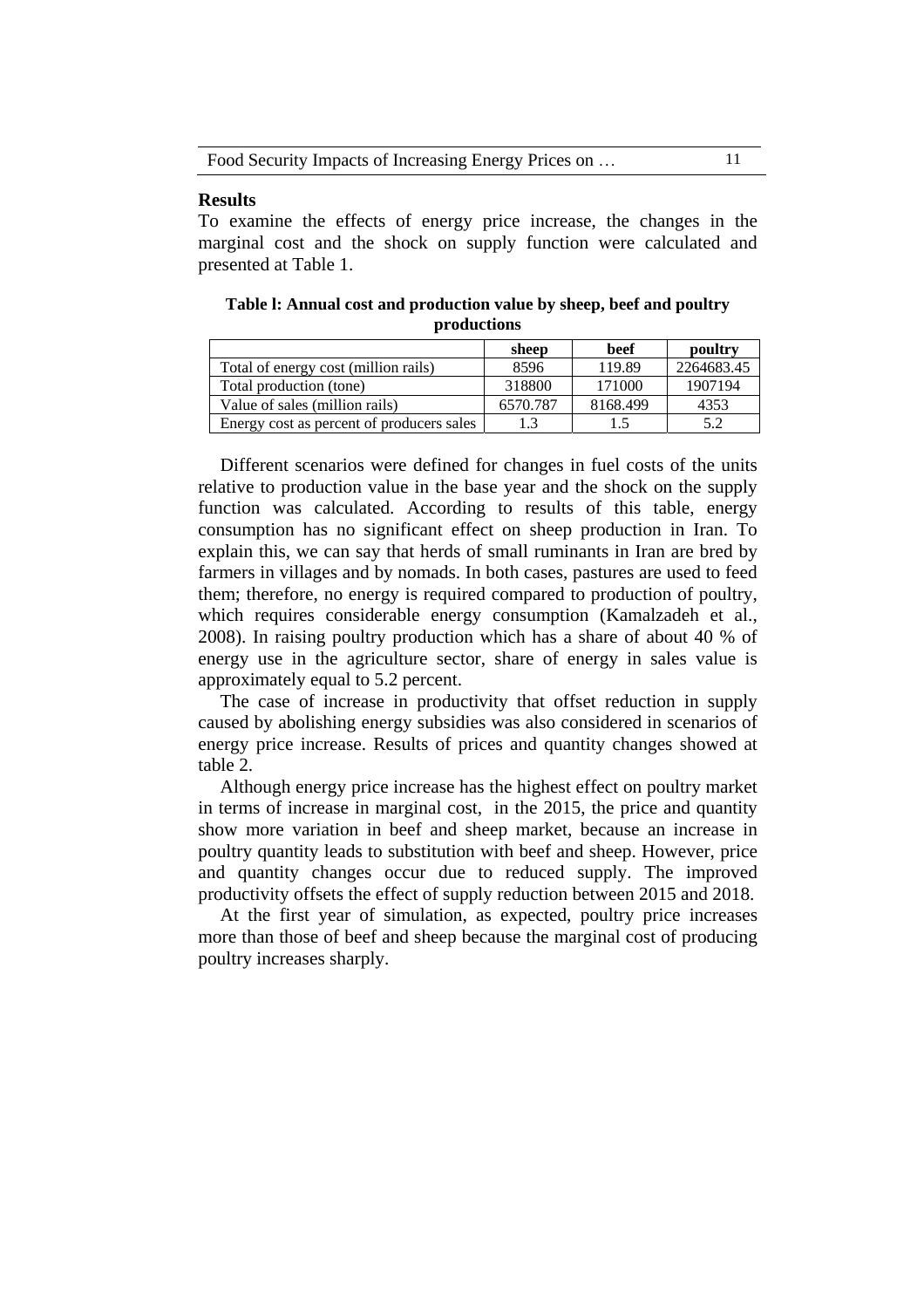| F. Fathi and M. Bakhshoodeh<br>12 |
|-----------------------------------|
|-----------------------------------|

In 2014, the poultry price is significantly affected and beef and sheep prices increase by the policy. In 2015, 2016 and 2017 continuing increase in energy prices and improving productivity causes poultry market to be more affected and prices of poultry at farm and retail levels decrease. This is because more than 80% of poultry farms improve their productivities within four years and so production of poultry at farm level goes up. This is while at 2018, improving productivity can't offset increasing cost of abolishing energy subsidies, for the reason that increasing prices of energy is more than value of increasing production.

Years | Markets | Poultry | Sheep | Beef 2014 Price Retail Level 0.455 0.205 0.258 Farm level 0.716 0.453 0.413 **Ouantity** Retail Level  $\vert$  -0.405  $\vert$  -0.236  $\vert$  -0.112 Farm level  $\vert$  -0.489 -0.300 -0.172 2015 Price Retail Level | -0.061 | 0.212 | 0.556 Farm level  $-0.096$  0.469 0.890 **Ouantity** Retail Level  $\begin{array}{|c|c|c|c|c|} \hline 0.054 & -0.244 & -0.241 \ \hline \end{array}$ Farm level  $\begin{array}{|c|c|c|c|c|} \hline 0.065 & -0.289 & -0.357 \hline \end{array}$ 2016 Price Retail Level | -0.364 | 0.175 | 0.472 Farm level | -0.572 | 0.387 | 0.755 **Ouantity** Retail Level 0.324 -0.202 -0.205 Farm level  $\begin{array}{|c|c|c|c|c|} \hline 0.454 & -0.344 & -0.405 \hline \end{array}$ 2017 Price Retail Level | -0.364 | 0.175 | 0.472 Farm level  $\begin{array}{|c|c|c|c|c|} \hline -0.572 & 0.387 & 0.755 \hline \end{array}$ **Ouantity** Retail Level 1.270 -0.426 -0.313 Farm level 1.780 -0.726 -0.618 2018 Price Retail Level | 1.192 | 0.390 | 0.869 Farm level 1.876 0.861 1.390 **Ouantity** Retail Level | -1.061 | -0.448 | -0.377 Farm level  $-1.487$   $-0.764$   $-0.745$ 

**Table 2: Percentage changes in the endogenous variables for each simulation**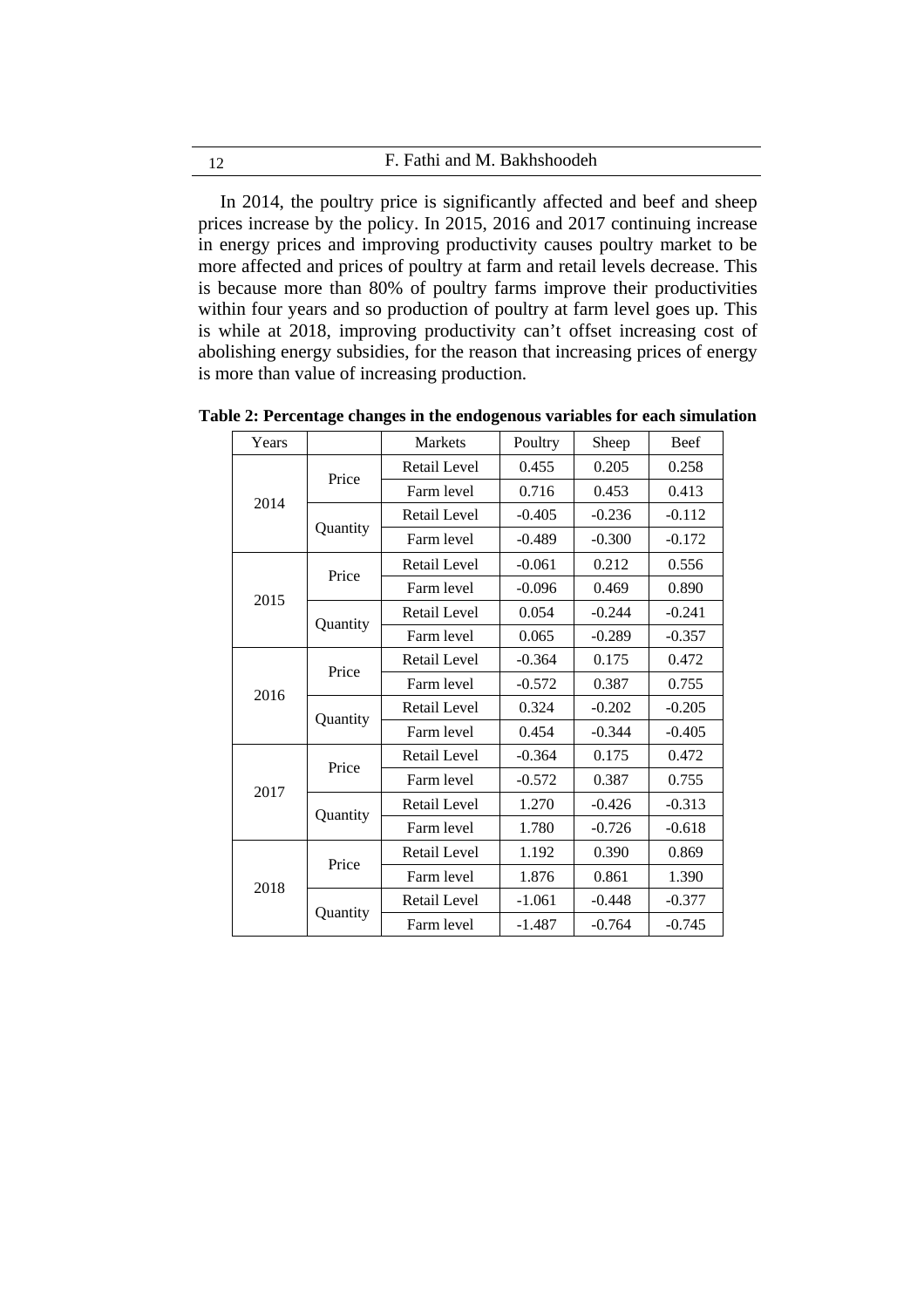| Food Security Impacts of Increasing Energy Prices on |  |
|------------------------------------------------------|--|
|------------------------------------------------------|--|

To investigate the effects of price policies on family nutrient intake, it is necessary to use elasticities of nutrient elements instead of calculating price elasticities. These elasticities show the impact of price policies on nutrient intake of families as shown in Table 3.

|                            | <b>Beef</b> | Sheep   | Poultry |
|----------------------------|-------------|---------|---------|
| Protein price elasticity   | $-16.22$    | $-27.2$ | $-29.5$ |
| Calories price elasticity  | $-23.5$     | $-35.1$ | $-28.9$ |
| Protein income elasticity  |             |         | 35.7    |
| Calories income elasticity |             |         | 25.8    |

**Table 3: Price and Income Elasticity of Protein and Calorie of Meat** 

As result of one percent increase in prices of beef, sheep and poultry, all other conditions being constant, animal protein intake decreases by 16.22, 27.2 and 29.5 percent, respectively. A percentage change in the poultry price has the greatest effect on protein intake. In other words, the consumers are more sensitive to change in poultry price as related to protein intake and show more intense reactions. Changes in beef, sheep and poultry prices reversely change calories intake by 23.5, 35.1 and 28.9.

Income elasticity of protein and calories show that a percent increase in family income increases family animal protein and calorie intake by 35.7 and 25.8 percent and thus animal protein products are considered normal.

Given these elasticities and based on scenarios created, increase in prices of energy carriers, the effects of dietary changes are shown in Table (4).The results show that the highest effect of price increase (due to elimination of energy subsidies) on family calorie intake belongs to poultry. After first year, this effect reduces and poultry is substituted for beef and sheep. In 2014 increase in energy prices with changing productivity lead to an increase of 0.455, 0.205 and 0.258 presents in retail price of poultry, beef and sheep. It reduces by 13.167 and 13.463 percent of calories and protein intake from poultry, 7.181 and 5.577 percent of calories and protein intake from beef and 6.065 percent of calories and 4.185 percent of protein intake from sheep. By increasing productivity until 2017 calories and protein intake increases.

As can be seen in Table 4, for the same percent exogenous shift in the relevant market, improved productivity of poultry production resulting from government intervention at 2017 has the largest protein and calories intake (11.365 and 20.438 percent). Meanwhile, the steep rise energy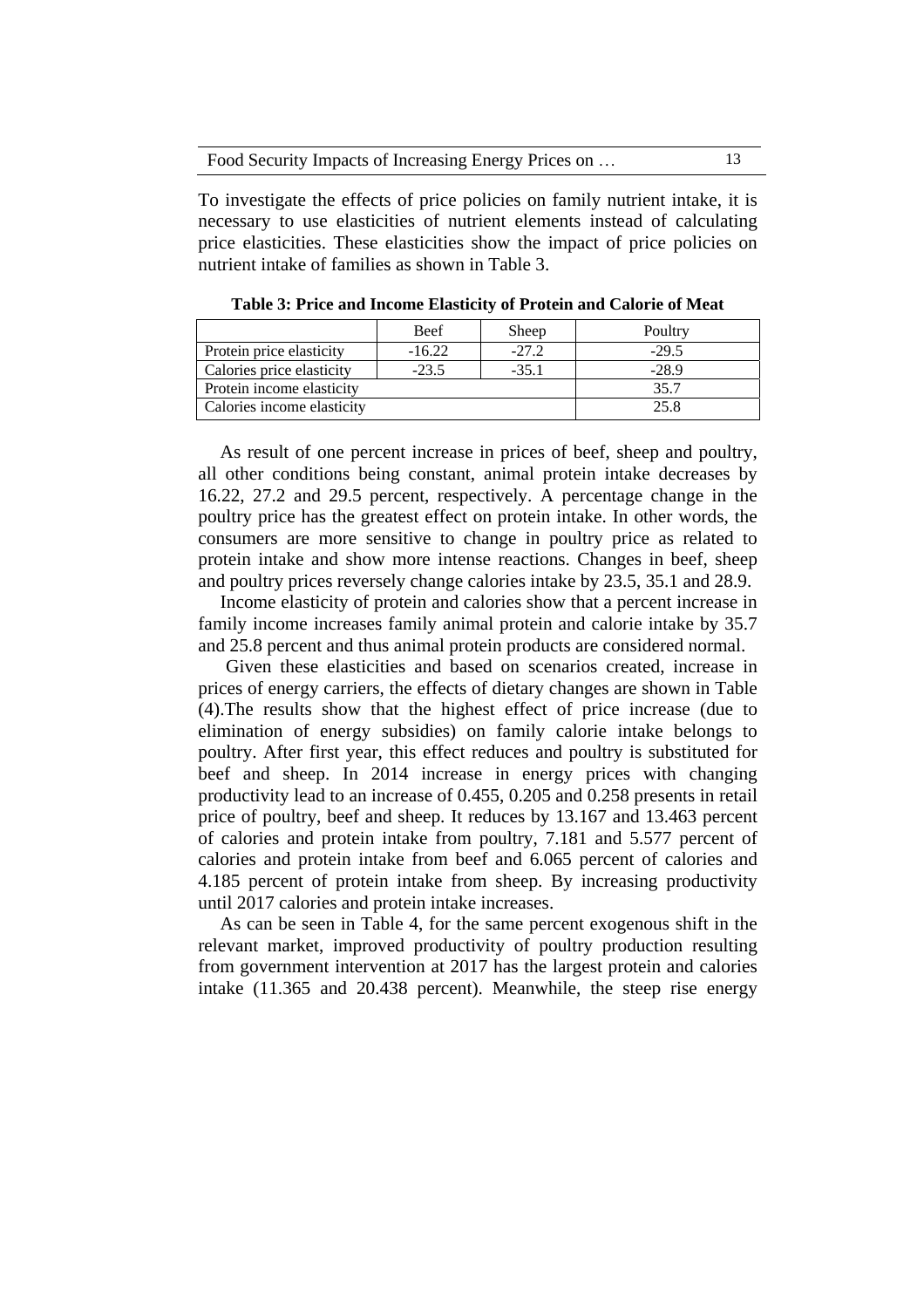14 F. Fathi and M. Bakhshoodeh

prices at 2018, decrease protein and calories intake (68.543 and 59.937 percent) because increased productivity by increasing production are unable to offset increased costs due to increases energy prices.

|      |         | Poultry   | Sheep     | Beef      | Total     |
|------|---------|-----------|-----------|-----------|-----------|
| 2014 | Calorie | $-13.167$ | $-7.181$  | $-6.065$  | $-26.413$ |
|      | Protein | $-13.463$ | $-5.577$  | $-4.185$  | $-23.224$ |
| 2015 | Calorie | 1.762     | $-7.443$  | $-13.077$ | $-18.759$ |
|      | Protein | 1.801     | $-5.780$  | $-9.023$  | $-13.002$ |
| 2016 | Calorie | 10.518    | $-6.144$  | $-11.090$ | $-6.716$  |
|      | Protein | 10.754    | $-4.771$  | $-7.652$  | $-1.669$  |
| 2017 | Calorie | 41.262    | $-12.970$ | $-16.927$ | 11.365    |
|      | Protein | 42.189    | $-10.072$ | $-11.680$ | 20.438    |
| 2018 | Calorie | $-34.474$ | $-13.645$ | $-20.424$ | $-68.543$ |
|      | Protein | $-35.249$ | $-10.597$ | $-14.092$ | $-59.937$ |

**Table 4: Percentage of changes in calories and animal protein intake of Iranian families as a result of different scenarios of raising prices of energy carriers** 

Poultry is relatively cheaper than other meats and constitutes a greater proportion of protein and calories intake among Iranian families. With implementation of the policies that increases energy prices, poultry price increases. Therefore, changes in intake from poultry are more significant than other products. As a result of the increased productivity, beef and sheep have a smaller proportion of protein and calories intake among families. However, as the results show, with the increasing energy prices, total protein and calorie intake increase. That is because with implementation of such price policies, poultry production increases in futures years by improving productivity. In this case, increased production alongside improving productivities, a result of reaction of poultry producers lead to a sharp decrease in price and as a result higher animal protein intake.

#### **Conclusions and recommendations**

Information on the improving of productivity is limited and therefore evaluation of the policies is required to guide future policy development. In this paper, an economic model of the Iranian meat market was developed to simulate various policies and exogenous changes to intake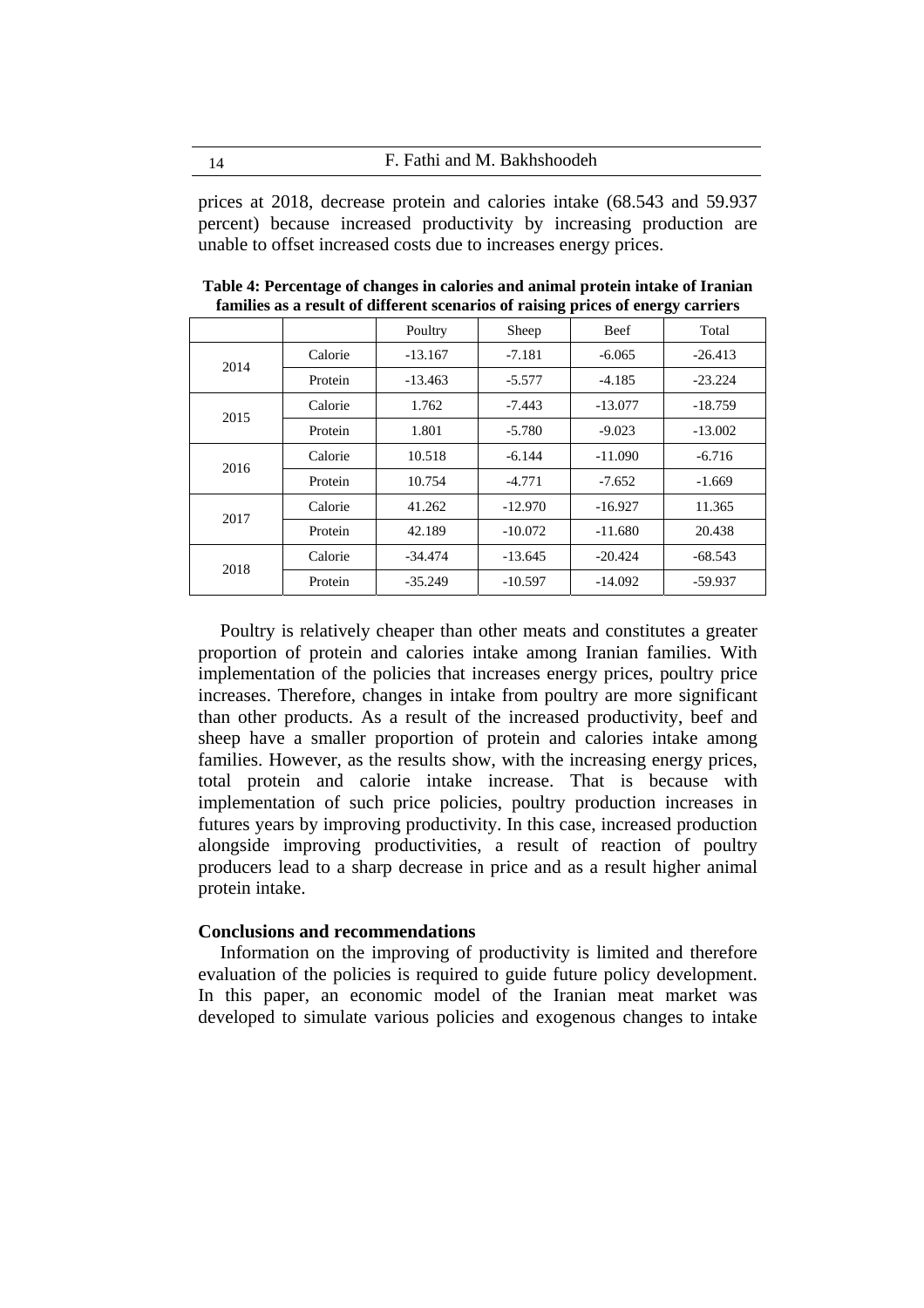| Food Security Impacts of Increasing Energy Prices on |  |
|------------------------------------------------------|--|
|                                                      |  |

calories and proteins. The results show that if the improved productivity is not proportional to the increase in production, it does not have a positive impact on families' food intake. The increases in prices of energy carriers have different effects on the production of meat. Increased prices of energy carriers encourage sheep production, because the increase in energy price does not have a significant effect on the industry which uses pastures as main feeding resource. Moreover, increased poultry, beef and sheep prices in 2014 and 2018 leading to substitution with sheep result to changes in animal protein intake. Because the meat market is competitive, increased supply arising from improved productivity will not lead to an increase in animal protein intake. To this end, production should increase so that the price is reduced and the family protein and calorie intake gets close to international standards. In other words, the supply shock effect should be neutral. Results show that increasing energy prices simultaneously improving productivity from 2015 to 2017 (during which most poultry farms equip with four systems), could offset the policy and at 2018 improving productivity may not compensate increasing energy prices because at 2018 more than 80% of existing poultry farm are assumed to be equipped with four systems and after this year, poultry farm face growing cost by increasing energy prices. It is recommended that producers be supported to modernize production industry for at least four years.

Moreover, to counter negative effects of the increase in prices of energy carriers, poultry production system that consumes a large share of energy should be modified to increase productivity that government intervention needed.

However more research is needed in several areas. In particular, since the data are quite scarce and there is much uncertainty about some of the assumptions made, such as reaction of poultry producers to improve productivity, different assumptions based on the available evidences are required to ensure that the generated results are not highly dependent on particular assumed values.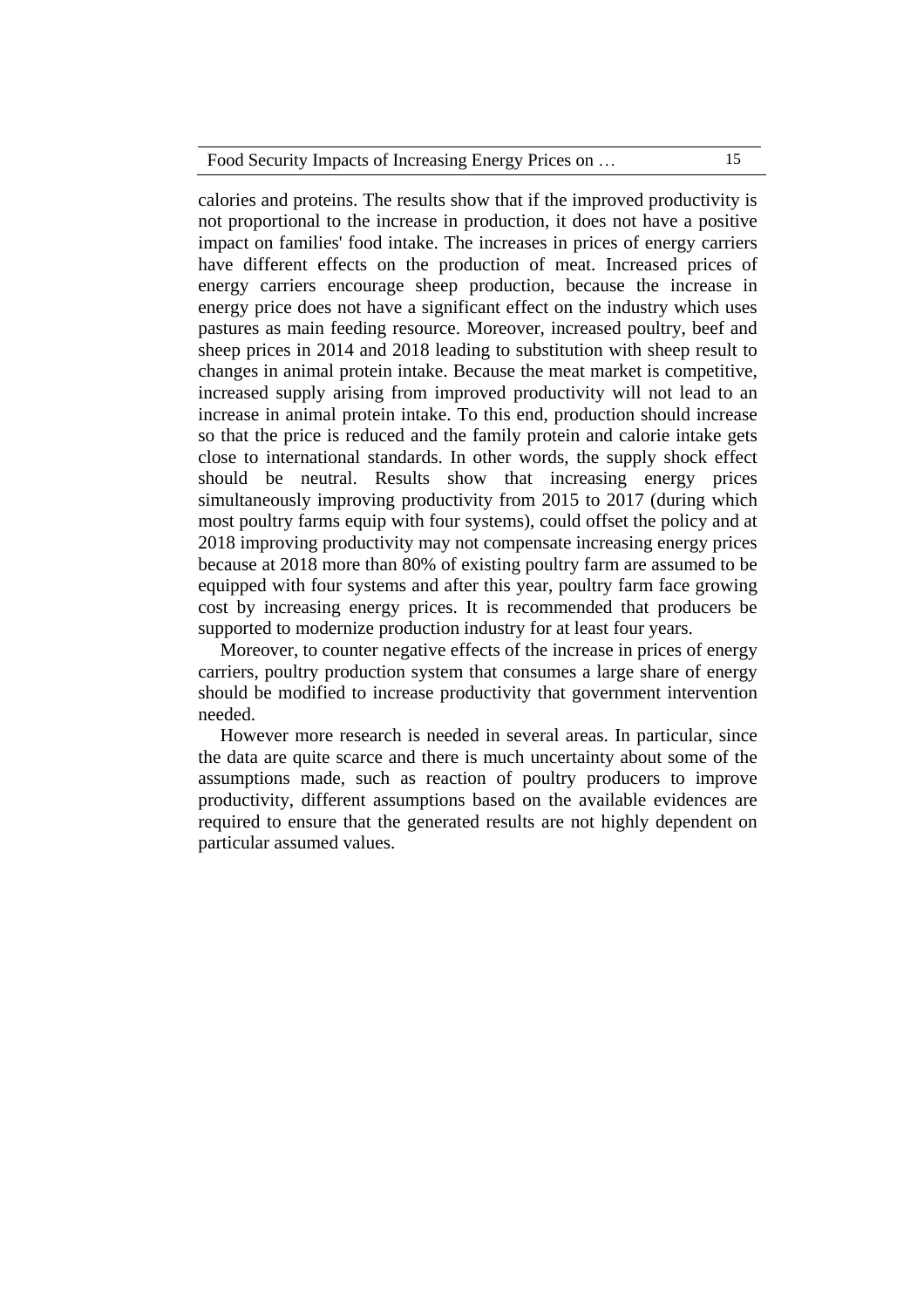## **Refrences**

1. Bakhshoodeh, M. & Abdeshahi, A. (2003). A Demand Study for Calorie in Iran. Paper for Presentation at the Second Spring University of Mediterranean Economics: 1-10.

2. Balagtas, J. & Kim, S. (2007). Measuring the Effects of Generic Dairy Advertising in A Multi-Market Equilibrium. American Journal of Agricultural Economics. 89(4): 932–946.

3. Department of Energy. (2009). Energy balance. Department of Electricity and Energy. Metropolitan Planning Office of Electricity and Energy.

4. Dini Torkamani, E. (2005). Subsidies, Growth and Poverty. Social Welfare Journals. 18: 1-30.

5. Falsafian, A. and Ghahramanzadeh, M. (2012). Proper Functional Form Selection to Analyze Meat Demand in Iran. Journal of Food Research (In Persian) 22(2): 175-187.

6. Farajzadeh. Z & Najafi, B. (2004). The impact of Reduce of Food Subsidies on Iranian Consumers. Journal of Iranian Economic Research. 20: 135-156.

7. Fathi, F. & Bakhshoodeh, M. (2009). Food Security in Light of Improving Per Capita Consumption of Animal Protein at the Forth Developing Plan. Journal of Economics. 3: 31-43.

8. Fathi, F. & Bakhshoodeh, M. (2012). The Relationship between Farm-Gate and Consumer Demand for Meat Demand in Iran. Journals of Economics and Agricultural Development. 27: 300-308.

9. Gardner, B.L. (1975). The farm-Retail Price Spread In a Competitive Food Industry. American Journal of Agricultural Economics. 57: 339–409. 10. Goodarzi, M. Mortazavi, S. & Pykani, GH. (2007). Study of The Main Groups of Consumer Goods and Food Demand of Urban Areas Using Two-Stage Budgeting Model. Journal of Agricultural Economics and Development. 57: 159-131.

11. Heydari, Kh., Kavand, H. & Parme, Z. (2007). The Effect of Food Subsidies on Reducing Calorie Intake Iranian Households. Social welfare Journals. 24: 159-175.

12. Hill. D.J., Piggott, R.R. & Griffith, G.R. (2001). Profitability of Incremental Generic Promotion Australian Dairy Products. Agricultural Economics. 26: 253-266.

13. Hoseni, Sc., Abbasi Far, A. & Shahbazi, H. (2008). Assessment of Market Power in the Beef Marketing Chain of Iran. Journal of Agricultural Economics and Development. 62: 105-120.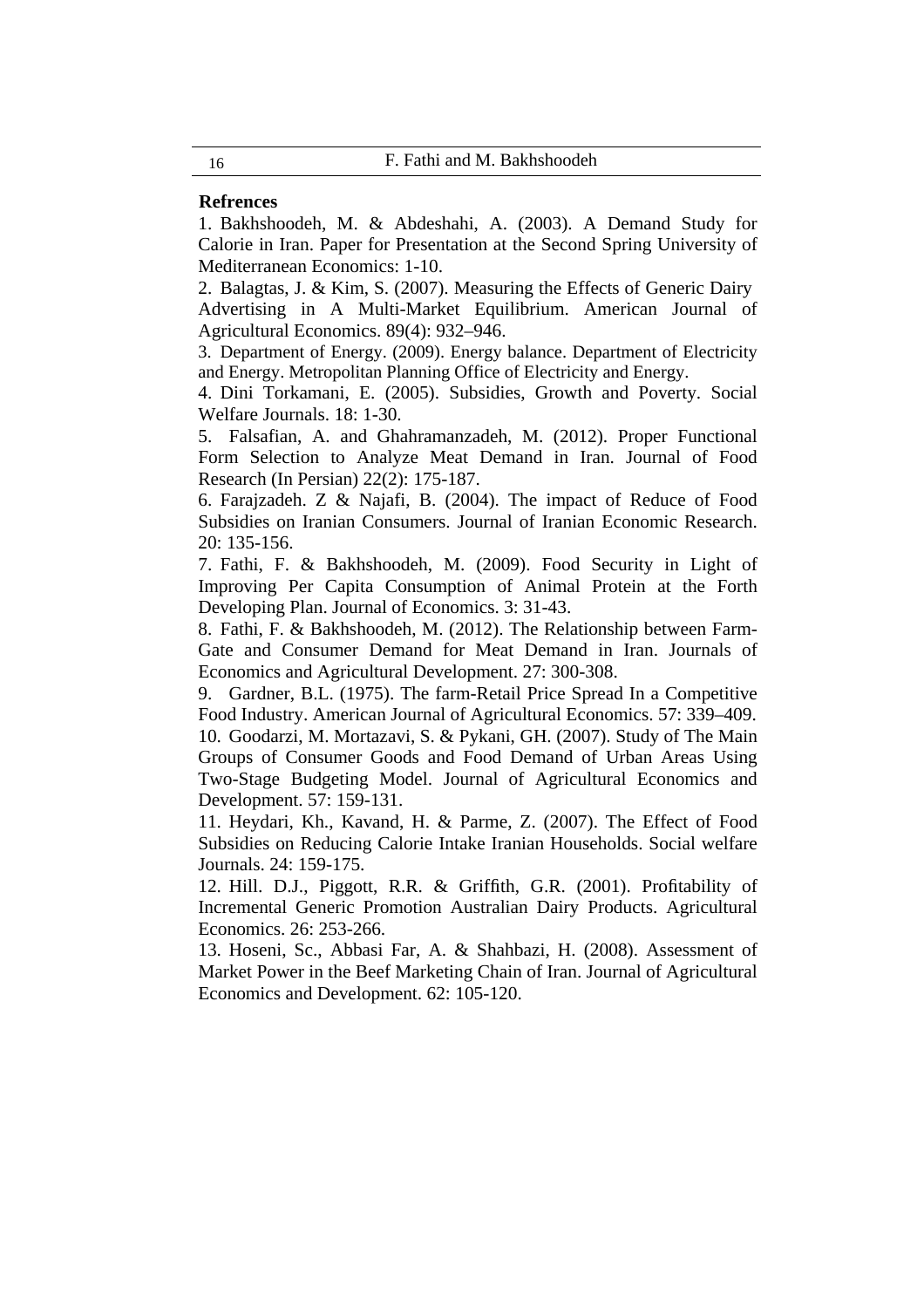Food Security Impacts of Increasing Energy Prices on … 17

14. Hoseni, M. & Perme, Z. (2010). Evaluation of Monopoly, Competition and Market Concentration in Chicken And Egg Market of Iran. Journal of Agricultural Economics and Development. Science and Development Journal. 30: 188-214.

15. Jafari Sani, M. (2006). Study the Temporal and Spatial Distribution of Poverty and Food Insecurity .M.S thesis. Shiraz University. Iran.

16. Jones, J.P.H. (2010). Effects of a Traceability System on the Economic Impacts of a Foot-And-Mouth Disease Outbreak. A M.S. Thesis Faculty of Graduate Studies of the University of Manitoba. Department of Agribusiness and Agricultural Economics. University of Manitoba Winnipeg. Canada.

17. Kamalzadeh, A., Rajabbaigy, M. & Kiasat, A. (2008). Livestock Production Systems and Trends in Livestock Industry in Iran. Journal of Agriculture & Social Sciences. 04: 183–88.

18. Laraki, K. (1989). Food Subsidies: A Case Study of Price Reform in Moroco, LSMS Working Paper, No. 50

19. Lusk. J.L & Anderson, J.D. (2004). Effects of Country-Of-Origin Labeling on Meat Producers and Consumers. Journal of Agricultura1 and Resource Economics. 29(2): 185-205.

20. Mojaver Hoseni, F. (2007). Estimating Income and Price Elasticities for Food Products and Non-Food Groups Using Aids Demand System. Journal of Agricultural Economics and Development. 57: 199-224.

21. Muth, R. (1964). The Derived Demand Curve for a Productive Factor and the Industry Supply Curve. Oxford Economics. Papers. 16 (2): 221–234.

22. Najafi, B. & Shooshtarian, A. (2004). Targeted Subsidies and Elimination of Food insecurity in Arsanjan. Quarterly Journal of Commerce. 31: 151-127.

23. Okrent, A. & Alston, J.A. (2012). The Effects of Farm Commodity and Retail Food Policies on Obesity and Economic Welfare in the United States. American Journal of Agricultural Economics. 94(3): 611-646.

24. Piggott, R.R. (1992). Some Old Truths Revisited. Australian Journal of Agricultural Economics. 36: 117-140.

25. Safavi, R. (2001). Estimate the Demand Function of The Protein Products in Iran. Economics Resarch.2: 152-167.

26. Zhao, X., Mullen, J. D., Griffith, G. R., Griffiths, W. E. & Piggott, R. R. (2000). An Equilibrium Displacement Model of the Australian Beef Industry. Economic Research Report No. 4. NSW Agriculture.